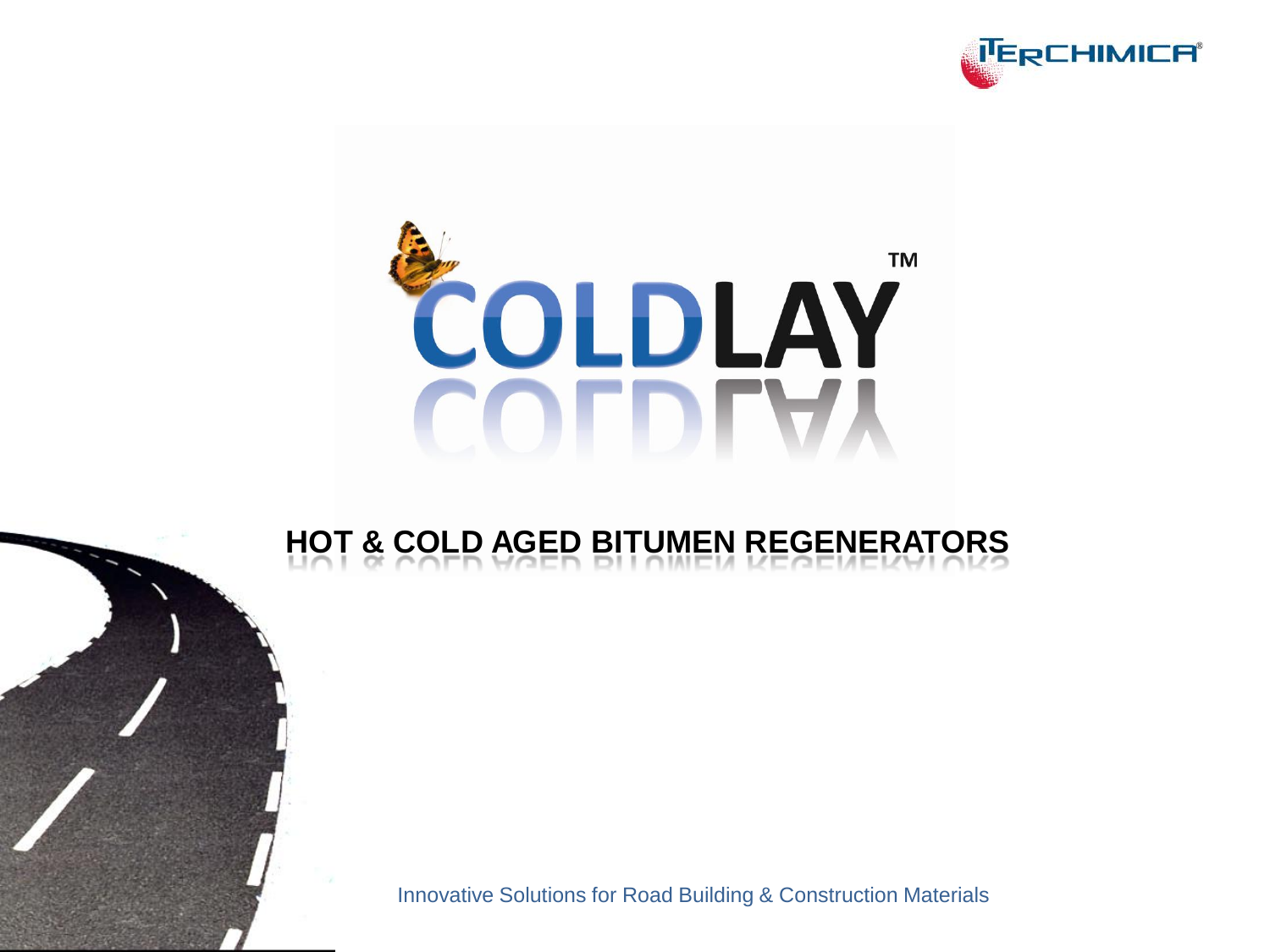## **ITERLENE ACF Bitumen Rejuvenator for HMA**

ITERLENE ACF 1000 Is a multifunction liquid additive, dosed directly in the binder permits to "regenerate" the milled bitumen used in the mix production. It carries out multiple functions towards the bitumen such as antioxidant, plasticizer, rejuvenator, moisturizer, diluent and dispersant.

It can be added directly in the storage bitumen cistern or in line during the production process.

ITERLENE ACF 1000 acts as a high active antistripping agent towards the bitumen.

## **ITERLENE A.C.E.R. Emulsifiable rejuvenator for milled material**

ITERLENE A.C.E.R. 1000 is a multifunction emulsifiable additive for milled bituminous materials, studied for the cold recuperation of milled material. It is formed by particular chemical components that carry out multiple functions towards the aged milled bitumen such as antioxidant, rejuvenator, moisturizer, diluent, dispersant and antistripping agent.

ITERLENE A.C.E.R. 1000 is easy to emulsify in water by a simple agitation, without any help of a specific plant.





**Hot Rejuvenators Modify the bitumen's chemical and physical structure**



**Cold Rejuvenators Modify the bitumen's chemical and physical structure**

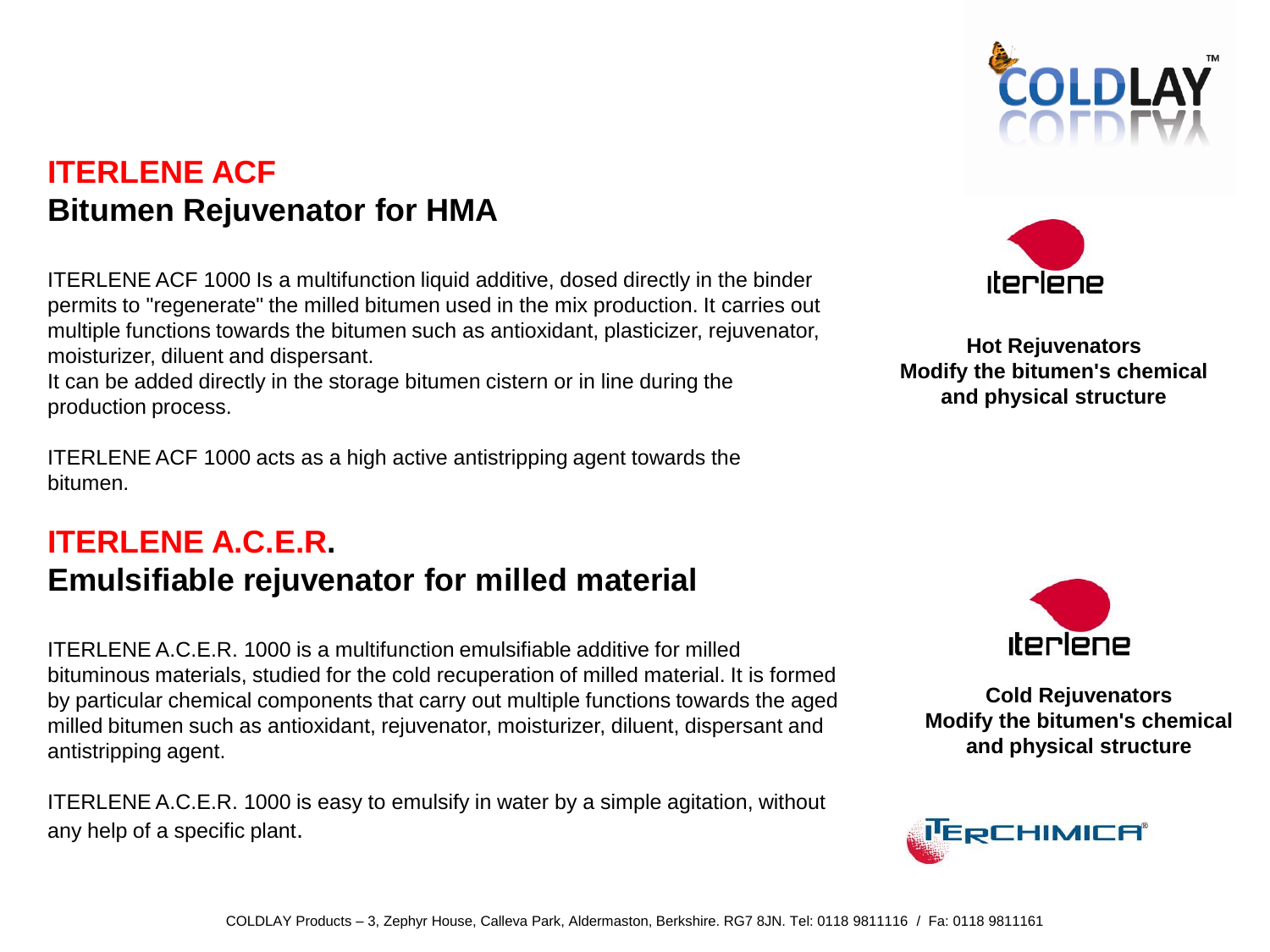

### **Hot Bitumen Regenerator**

#### **Modify the bitumen's chemical and physical structure**

The **hot regenerators** modify aged bitumen's chemical and physical structure which reduces the rigidity of the new coat, produced using a milled material addition.

#### **ITERLENE ACF 1000 | HMA BITUMEN REGENERATOR**

#### **1. APPLICATION**

ITERLENE ACF 1000 has the following properties:

Is a multifunctional liquid additive which, dosed directly into the binder, permits to "regenerate"

the bitumen from materials used in the mix manufacturing.

Carries out multiple functions towards the bitumen: antioxidant, plasticizer, regenerator, moisturizer, diluents and dispersant.

Can be added directly in the storage bitumen cistern or in line during the production process. Acts as a high active anti stripping agent towards the bitumen.

#### **2. DOSAGE**

ITERLENE ACF 1000 dosage varies from 0,4 to 0,6% by the added bitumen weight for every 10% of used milled material.

#### **3. COMPOSITION**

Modified Alkylamidopolyamine mix.

#### **4. PHYSICAL PROPERTIES**

Aspect Fluid substance Colour Brown Density at 20 C 0,91 0.02 g/cm3 Viscosity at 25 C 60 10 cP Flash point 180 C